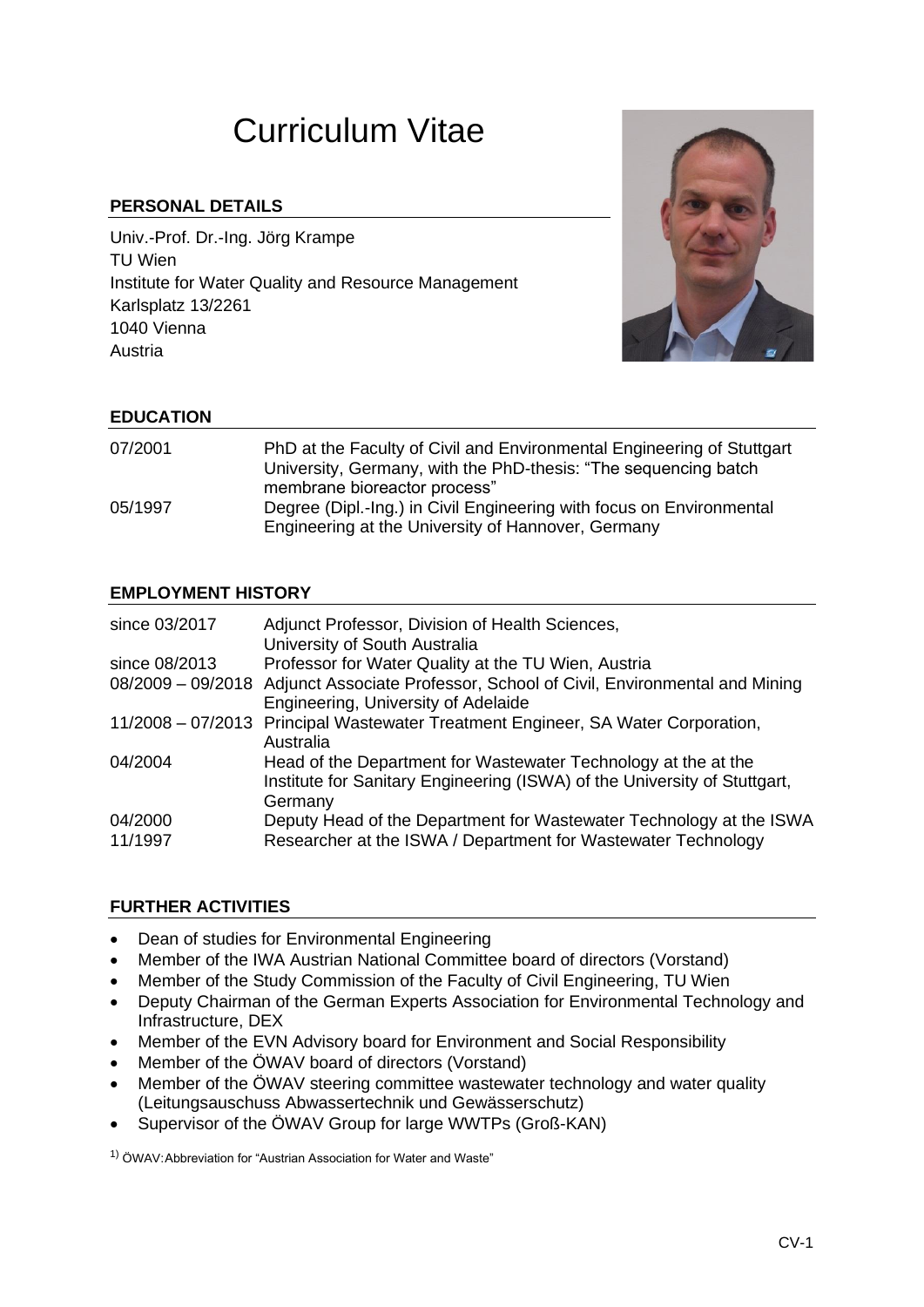## **RESEARCH SPECIALTIES**

Advanced wastewater treatment for disinfection and elimination of organic trace compounds with focus on micro- and ultrafiltration at membrane bioreactors or tertiary treatment for disinfection; biological wastewater treatment in activated sludge plants and trickling filters; control strategies and energy optimisation of WWTPs; energy production at WWTPs; aeration technologies; nutrient recovery from wastewater

## **RESEARCH PUBLICATIONS IN JOURNALS (SINCE 2013)**

- **2021** Kittlaus, S., Clara, M., Gabriel, O., Hochedlinger, G., Humer, M., Humer, F., Kulcsar, S., Scheffknecht, C., Trautvetter, H., Zoboli, O., Krampe, J., Zessner, M., "Österreichweite Modellierung von Spurenstoffemissionen auf Ebene von Flusseinzugsgebieten", Korrespondenz Abwasser, Nr. 3, (2021), doi.org/10.3242/kae2021.03.003
- **2021** Tauber, J., Flesch, B., Parravicini, V., Svardal, K., Krampe, J., "Influence of road salt thawing peaks on the inflow composition and activated sludge properties in municipal wastewater treatment", Water Science and Technology, (2021), doi.org/10.2166/wst.2021.045
- **2021** Wallmann, L., Krampe, J., Lahnsteiner, J., Radu, E., van Rensburg, P., Slipko, K., Wögerbauer, M., Kreuzinger, N., "Fate and persistence of antibiotic-resistant bacteria and genes through a multi-barrier treatment facility for direct potable reuse", Journal of Water Reuse and Desalination, (2021), doi.org/10.2166/wrd.2021.097
- **2020** Radu, E., Woegerbauer, M., Rab, G., Oismüller, M., Strauss, P., Hufnagl, P., Gottsberger, R., Krampe, J., Weyermair, K., Kreuzinger, N., "Resilience of agricultural soils to antibiotic resistance genes introduced by agricultural management practices", Science of The Total Environment, (2020), Vol. 756, doi.org/10.1016/j.scitotenv.2020.143699
- **2020** Valkova, T., Parravicini, V., Saracevic, E., Tauber, J., Svardal, K., Krampe, J., "A method to estimate the direct nitrous oxide emissions of municipal wastewater treatment plants based on the degree of nitrogen removal", Journal of Environmental Management, (2020), Vol. 279, doi.org/10.1016/j.jenvman.2020.111563
- **2020** Slipko, K., Marano, R., Cytryn, E., Merkus, V., Wögerbauer, M., Krampe, J., Jurkevitch, E., Kreuzinger, N., "Effects of subinhibitory quinolone concentrations on functionality, microbial community composition, and abundance of antibiotic resistant bacteria and qnrS in activated sludge", Journal of Environmental Chemical Engineering (2020), Vol. 9, Issue 1, doi.org.10.1016/j.jece.2020.104783
- **2020** Zoboli, O., Hepp, G., Krampe, J., Zessner, M., "BaHSYM: Parsimonious Bayesian hierarchical model to predict river sediment yields", Environmental Modelling & Software, (2020), doi.org/10.1016/j.envsoft.2020.104738
- **2020** Clos, I., Krampe, J., Alvarez-Gaitan, J.P., Saint, C.P., Short, M.D., "Energy Benchmarking as a Tool for Energy-Efficient Wastewater Treatment: Reviewing International Applications", Water Conservation Science and Engineering, (2020), doi.org/10.1007/s41101-020-00086-6
- **2020** Jahn, J., Baumgartner, T., Krampe, J., Svardal, K., ["Effect of NH](http://dx.doi.org/10.1002/jctb.6252)<sub>3</sub> and organic [loading on the inhibition of mesophilic high-solid digestion"](http://dx.doi.org/10.1002/jctb.6252), Journal of Chemical Technology and Biotechnology, 95 (2020), 3; S. 702 – 709, doi.org[/10.1002/jctb.6252](https://doi.org/10.1002/jctb.6252)
- **2019** Jahn, L., Saracevic, E., Svardal, K., Krampe, J.,["Anaerobic biodegradation and](http://dx.doi.org/10.1002/jctb.6094)  [dewaterability of aerobic granular sludge"](http://dx.doi.org/10.1002/jctb.6094), Journal of Chemical Technology and Biotechnology, 94 (2019), 9; S. 2908 – 2916, doi.org[/10.1002/jctb.6094](https://doi.org/10.1002/jctb.6094)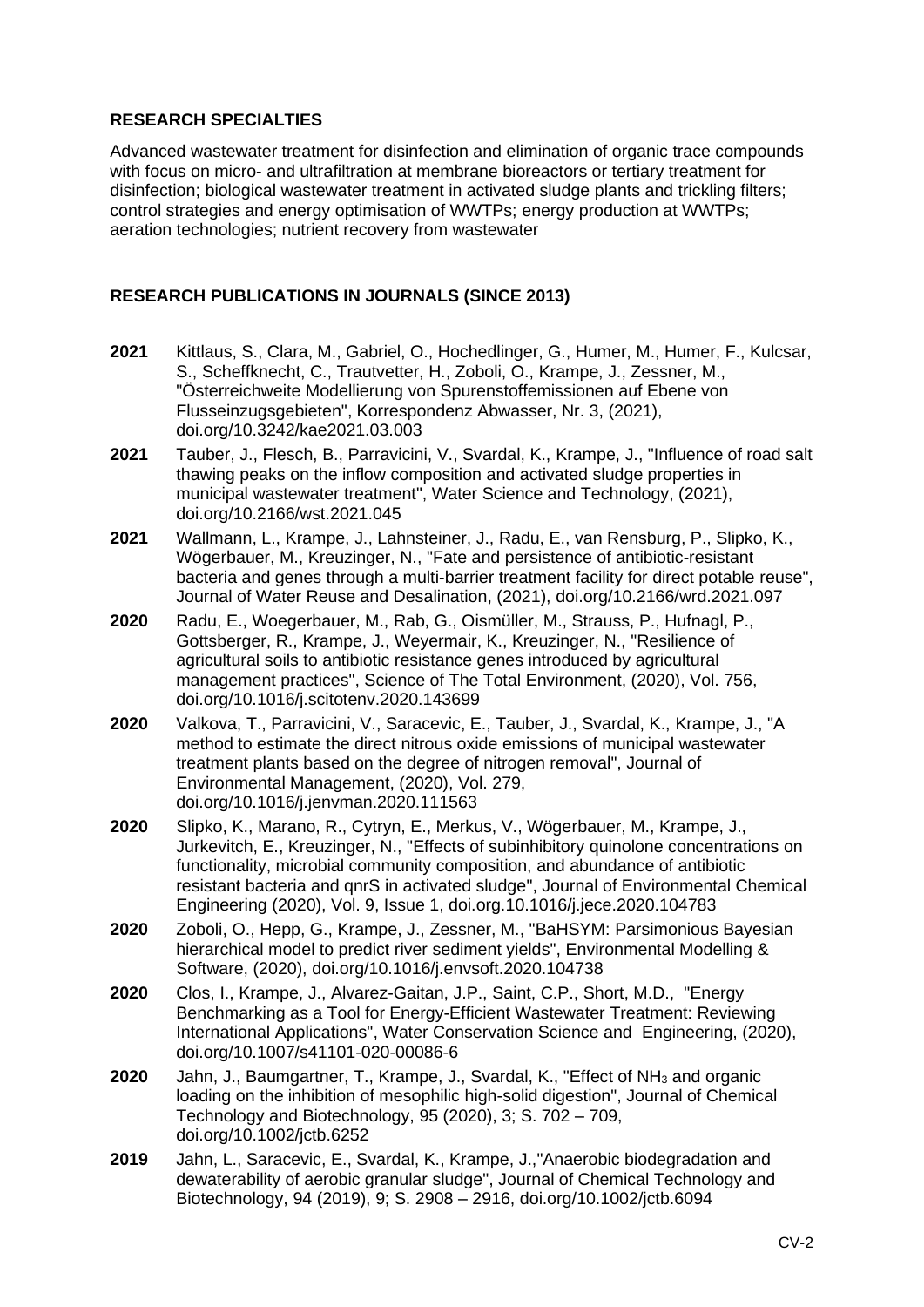- **2019** Slipko, K., Reif, D., Wögerbauer, M., Hufnagl, P., Krampe, J., Kreuzinger, N., ["Removal of extracellular free DNA and antibiotic resistance genes from water and](http://dx.doi.org/10.1016/j.watres.2019.114916)  [wastewater by membranes ranging from microfiltration to reverse osmosis"](http://dx.doi.org/10.1016/j.watres.2019.114916),Water Research, 164 (2019), paper # 114916, doi.org[/10.1016/j.watres.2019.114916](https://doi.org/10.1016/j.watres.2019.114916)
- **2019** Tauber, J., Parravicini, V., Svardal, K., Krampe, J., "Quantifying methane emissions from anaerobic digesters", Water Science and Technology, 80 (2019), 9; S. 1654 – 1661,doi.org[/10.2166/wst.2019.415](https://doi.org/10.2166/wst.2019.415)
- **2019** Zessner, M., Zoboli, O., Reif, D., Amann, A. Sigmund, E., Kum, G., Saracevic, Z., Saracevic, E., Kittlaus, S., Krampe, J., Wolfram, G., ["Belastung des Neusiedler](http://dx.doi.org/10.1007/s00506-019-00623-1)  [Sees mit anthropogenen Spurenstoffen: Überlegungen zu Herkunft und Verhalten"](http://dx.doi.org/10.1007/s00506-019-00623-1), Österreichische Wasser- und Abfallwirtschaft, 71 (2019), 11-12; S. 522 – 536, doi.org[/10.1007/s00506-019-00623-1](https://doi.org/10.1007/s00506-019-00623-1)
- **2019** Jahn, L., Svardal, K., Krampe, J.,["Nitrous oxide emissions from aerobic granular](http://dx.doi.org/10.2166/wst.2019.378)  [sludge"](http://dx.doi.org/10.2166/wst.2019.378), Water Science and Technology, 80 (2019), 7; S. 1304 – 1314, doi.org[/10.2166/wst.2019.378](https://doi.org/10.2166/wst.2019.378)
- **2019** Jahn, L., Svardal, K., Krampe, J., "Accidental aerobic granules data evaluation of a full-scale SBR plant", Desalination and Water Treatment, 164 (2019), S. 11 – 17, doi.org[/10.5004/dwt.2019.24366](https://doi.org/10.5004/dwt.2019.24366)
- **2019** Pointl, M., Winkelbauer, A., Krampe, J., Fuchs-Hanusch, D., "Aspekte der IKT-Sicherheit in der österreichischen Siedlungswasserwirtschaft", Österreichische Wasser- und Abfallwirtschaft, 71(2019), S. 374- 384, doi.org/10.1007/s00506-019- 0584-y
- **2019** Ganora, D., Hospido, A., Husemann, J., Krampe, J., Loderer, C., Longo, S., Moragas Bouyat, L., Obermaier, N., Piraccini, E., Stanev, S., Váci, L., Pistocchi, A., "Opportunities to improve energy use in urban wastewater treatment: a European scale analysis", Environmental Research Letters, Apr 2019, Vol. 14, Nummer 4, doi.org/10.1088/1748-9326/ab0b54
- **2019** Stadler, P., Blöschl, G., Nemeth, L., Oismüller, M., Kumpan, M., Krampe, J., Farnleitner, A.H., Zessner, M., "Event-transport of beta-d-glucuronidase in an agricultural headwater stream: Assessment of seasonal patterns by on-line enzymatic activity measurements and environmental isotopes", Science of the Total Environment, Apr 2019, Vol. 662, pp. 236-245, doi.org/10.1016/j.scitotenv.2019.01.143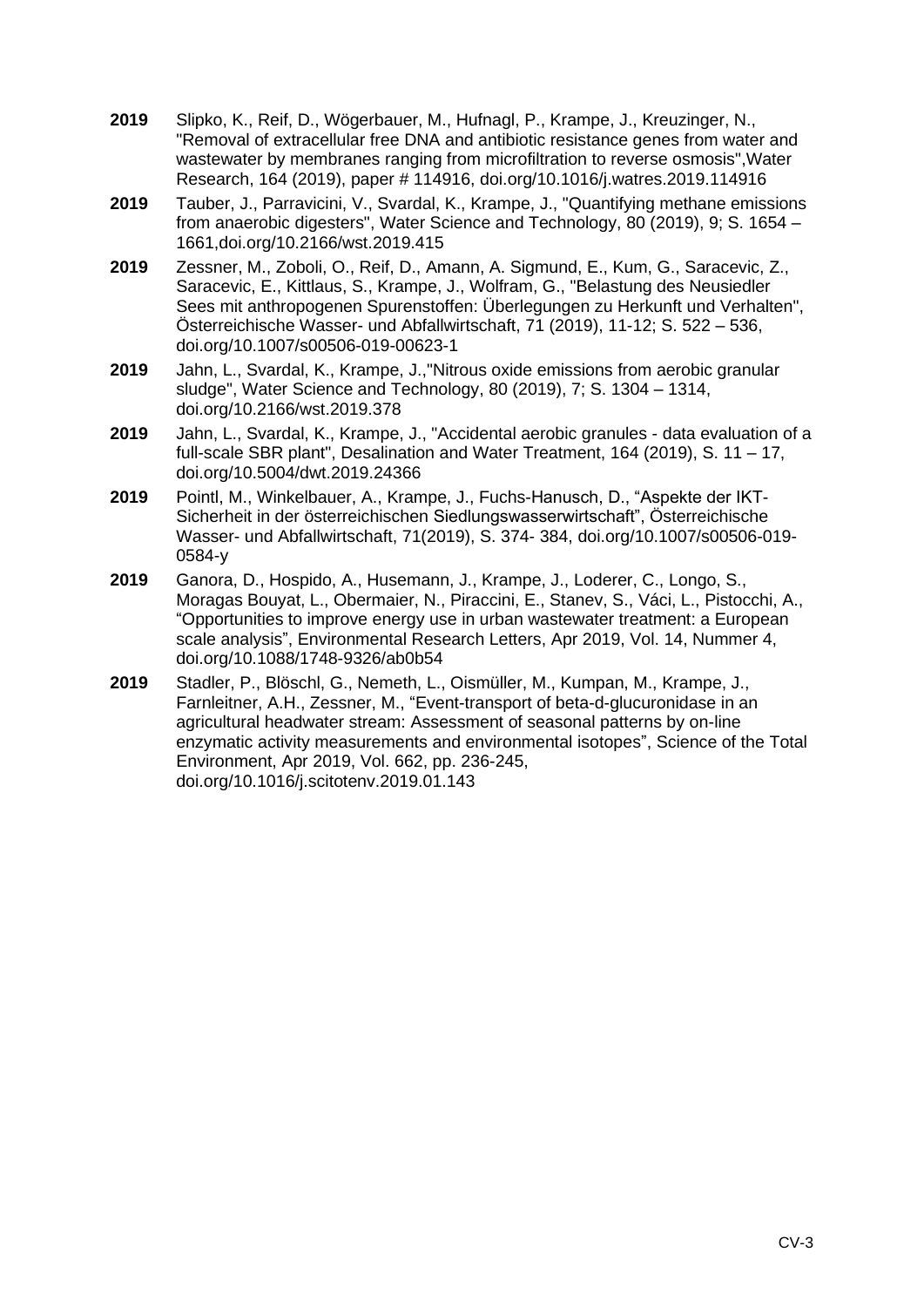- **2019** Fuiko, R., Saracevic, E., Koenka, I.J.., Hauser, P.C., Krampe, J., "Capillary electrophoresis for continuous nitrogen quantification in wastewater treatment processes", Talanta, Apr 2019, Vol. 195, pp. 366-371, doi.org/10.1016/j.talanta.2018.11.056
- **2019** Zoboli, O., Clara, M., Gabriel, O., Scheffknecht, C., Humer, M., Brielmann, H., Kulcsar, S., Trautvetter, H., Kittlaus, S., Amann, A., Saracevic, E., Krampe, J., Zessner, M., "Occurrence and levels of micropollutants across environmental and engineered compartments in Austria", Journal of Environmental Management, Feb 2019, Vol. 232, pp. 636-653, doi.org/10.1016/j.jenvman.2018.10.074
- **2019** Jahn, L., Svardal, K., Krampe, J., "Comparison of aerobic granulation in SBR and continuous-flow plants", Journal of Environmental Management, Feb 2019, Vol. 231, pp. 953-961, doi.org/10.1016/j.jenvman.2018.10.101
- **2018** Phattarapattamawong, S., Kaiser, A.M., Saracevic, E., Schaar, H.P., Krampe, J., "Optimization of ozonation and peroxone process for simultaneous control of micropollutants and bromate in wastewater", Wat. Sci. Tech., May 2018, Vol. 2017 (Bonus issue 2), pp. 404-411, doi: 10.2166/wst.2018.170
- **2018** Füreder, K., Svardal, K., Krampe, J., Kroiss, H., "Rheology and friction loss of raw and digested sewage sludge with high TSS concentrations: a case study", Wat. Sci. Tech., April 2018, Vol. 77 (7), pp. 276-286, doi: 10.2166/wst.2018.111
- **2018** Füreder, K., Svardal, K., Frey, W., Kroiss, H., Krampe, J., "Energy consumption of agitators in activated sludge tanks – actual state and optimization potential", Wat. Sci. Tech., Feb 2018, Vol. 77 (3), pp. 800-808, doi: 10.2166/wst.2017.596
- **2017** Amann, A., Zoboli, O., Krampe, J., Rechberger, H., Zessner, M., Egle, L., "Environmental impacts of phosphorus recovery from municipal wastewater", Resources, Conservation and Recycling, March 2017, Vol. 130, pp. 127-139, doi: org/10.1016/j.resconrec.2017.11.002
- **2017** Jahn, L., Haslinger, J., Krampe, J., Walder, C., Prösl, A., Lahnsteiner, J., "Mikrosiebung als innovative Technologie für die energetische Nutzung des Abwassers", Österr. Wasser- und Abfallwirtschaft, September 2017, Vol. 69, pp. 369-377 doi: 10.1007/s00506-017-0408-x
- **2017** Jia, G., Zhang, H., Krampe, J., Muster, T., Gao, B., Zhu, N., Jin, B., "Applying a chemical equilibrium model for optimizing struvite precipitation for ammonium recovery from anaerobic digester effluent", Journal of Cleaner Production, Vol. 147, pp. 297-305, doi: [10.1016/j.jclepro.2017.01.116](http://dx.doi.org/10.1016/j.jclepro.2017.01.116)
- **2016** Egle, L., Rechberger, H., Krampe, J., Zessner, M., ["Phosphorus recovery from](http://dx.doi.org/10.1016/j.scitotenv.2016.07.019)  [municipal wastewater: An integrated comparative technological, environmental and](http://dx.doi.org/10.1016/j.scitotenv.2016.07.019)  [economic assessment of P recovery technologies"](http://dx.doi.org/10.1016/j.scitotenv.2016.07.019), Science of the Total Environment, 571, pp 522 – 542, doi: [10.1016/j.scitotenv.2016.07.019](http://dx.doi.org/10.1016/j.scitotenv.2016.07.019)
- **2016** Haslinger, J., Lindtner, S., Krampe, J., "Operating costs and energy demand of wastewater treatment plants in Austria: benchmarking results of the last 10 years", Wat. Sci. Tech., Vol. 74, No 11, pp. 2620-2626, doi: 10.2166/wst.2016.390
- **2016** Parravicini, V., Svardal, K., Krampe, J., "Greenhouse Gas Emissions from Wastewater Treatment Plants", Energy Procedia, Vol. 74, pp. 246-253, doi: 10.1016/j.egypro.2016.10.067
- **2016** Jahn, L., Baumgartner, T., Svardal, K., Krampe, J., "The influence of temperature and SRT on high-solid digestion of municipal sewage sludge", Wat. Sci. Tech., Vol. 74, No 6, pp 836 – 843, doi: 10.2166/wst.2016.264
- **2016** Reeve, P.J., Mouilleron, I., Chuang, H.P., Thwaites, B., Hyde, K., Dinesh, N., Krampe, J., Lin, T.F., van den Akker, B., "Effect of feed starvation on side-stream anammox activity and key microbial populations", Journal of Environmental Management, Vol. 171, pp 121-127, doi: 10.1016/j.jenvman.2016.01.035